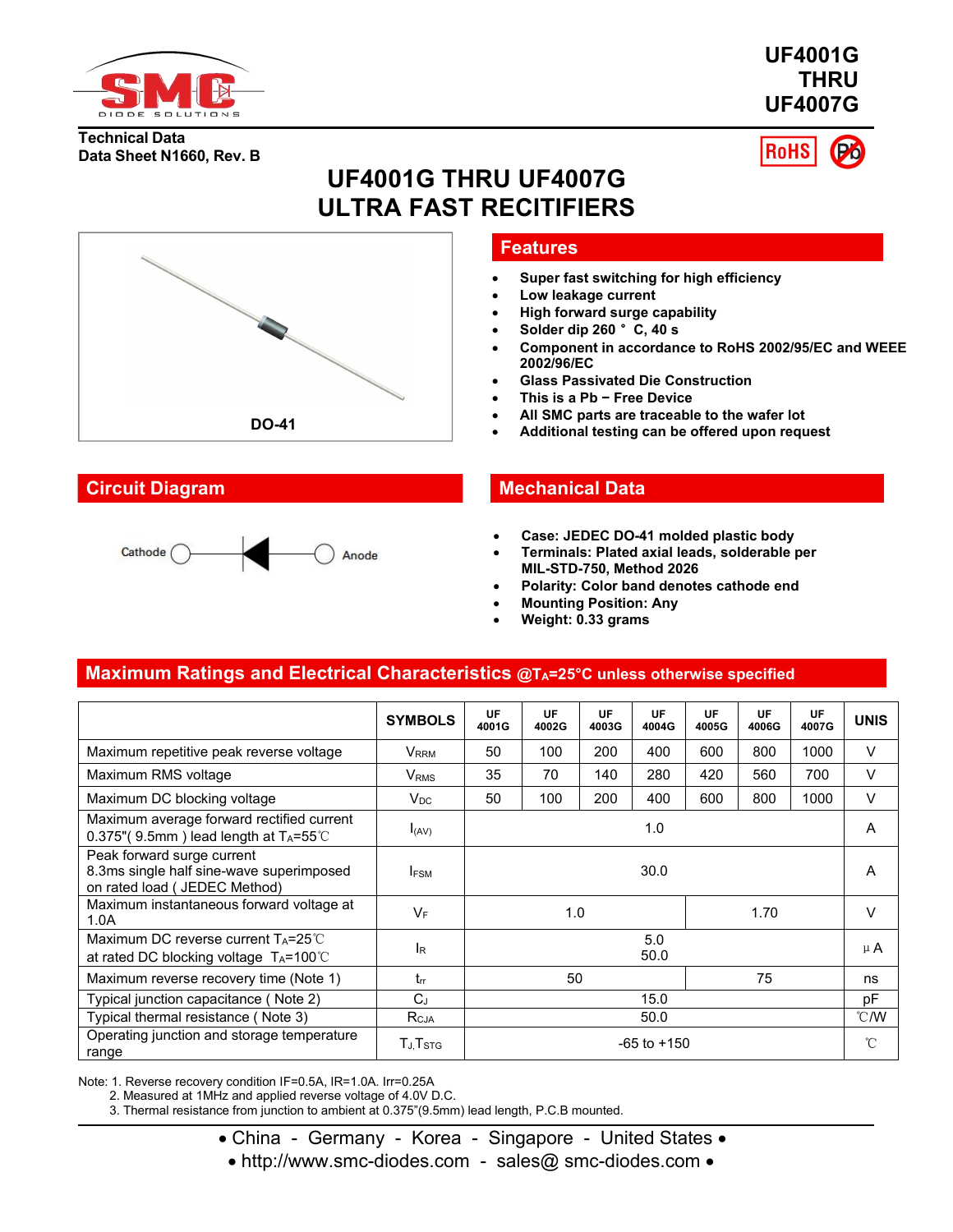

**Technical Data Data Sheet N1660, Rev. B** **UF4001G THRU UF4007G**



## **Ratings and Characteristics Curves**





FIG. 2-MAXIMUM NON-REPETITIVE PEAK FORWARD **SURGE CURRENT** 



#### FIG. 3-TYPICAL INSTANTANEOUS FORWARD **CHARACTERISTICS**



#### FIG. 4-TYPICAL REVERSE CHARACTERISTICS

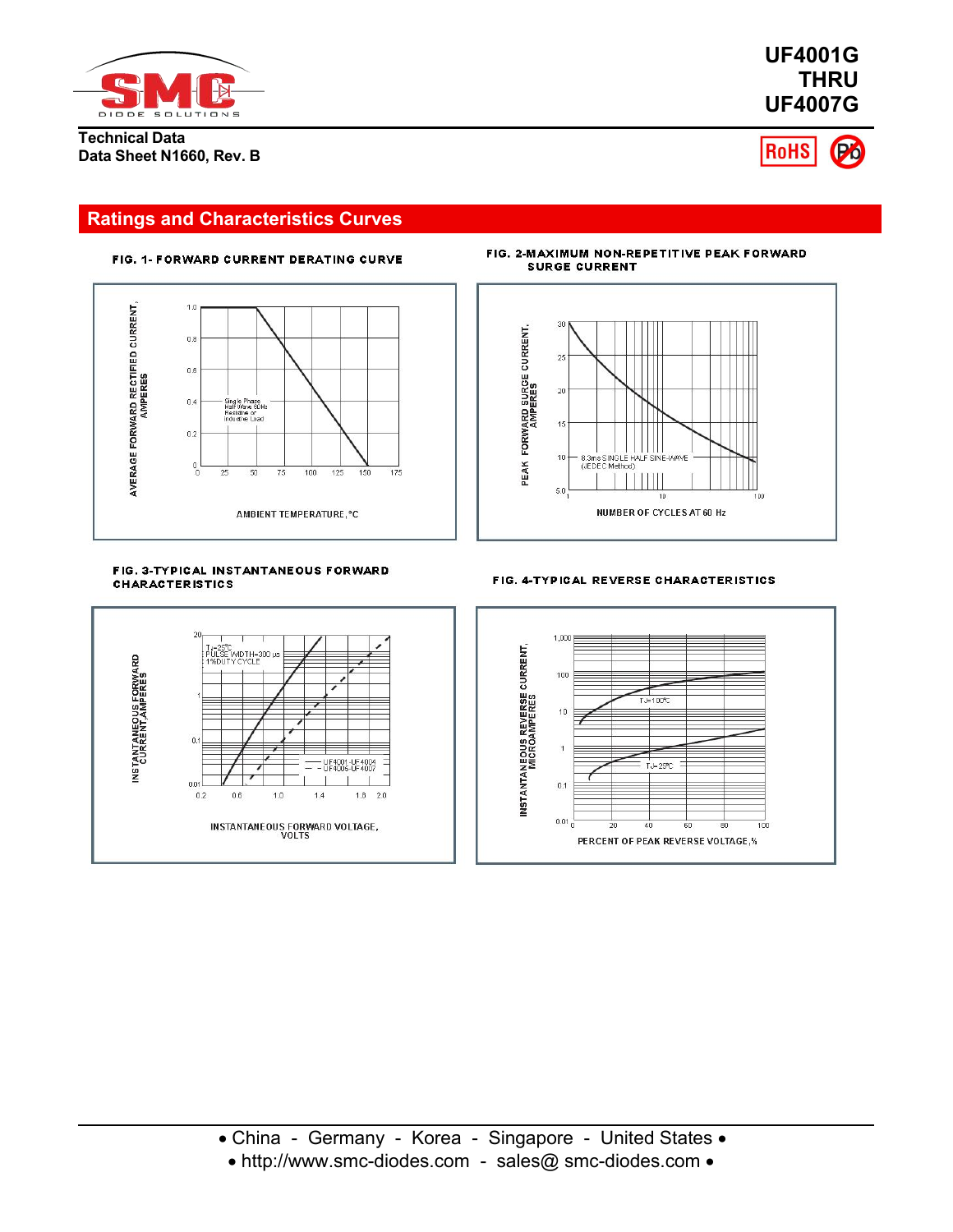

### **Technical Data Data Sheet N1660, Rev. B**

## **Mechanical Dimensions DO-41**



|               |      | <b>Millimeters</b> | <b>Inches</b> |       |  |  |
|---------------|------|--------------------|---------------|-------|--|--|
| <b>SYMBOL</b> | Min. | Max.               | Min.          |       |  |  |
| Α             | 25.4 |                    | 1.000         |       |  |  |
| B             | 4.06 | 5.21               | 0.160         | 0.205 |  |  |
| С             | 0.71 | 0.864              | 0.028         | 0.034 |  |  |
| D             | 2.00 | 2.72               | 0.079         | 0.107 |  |  |

## **Ordering Information Marking Diagram**

| <b>Device</b>                            | <b>Package</b>  | <b>Shipping</b> |  |
|------------------------------------------|-----------------|-----------------|--|
| <b>UF4001G</b><br>THRU<br><b>UF4007G</b> | DO-41 (Pb-Free) | 5000pcs /Tape   |  |

For information on tape and reel specifications, including part orientation and tape sizes, please refer to our tape and reel packaging specification.

## **Carrier Tape Specification DO-41**



| <b>SYMBOL</b> | <b>Millimeters</b> |      |  |  |  |  |
|---------------|--------------------|------|--|--|--|--|
|               | Min.               | Max. |  |  |  |  |
| Α             | 4.50               | 5.50 |  |  |  |  |
| B             | 50.9               | 53.9 |  |  |  |  |
| Z             |                    | 1.20 |  |  |  |  |
|               | 5.60               | 6.40 |  |  |  |  |
| E             |                    | 0.80 |  |  |  |  |
| $IL1-L2I$     |                    | 1.0  |  |  |  |  |

## **UF4001G THRU UF4007G**



 $UF4001G = Part Name$ 

UF40016